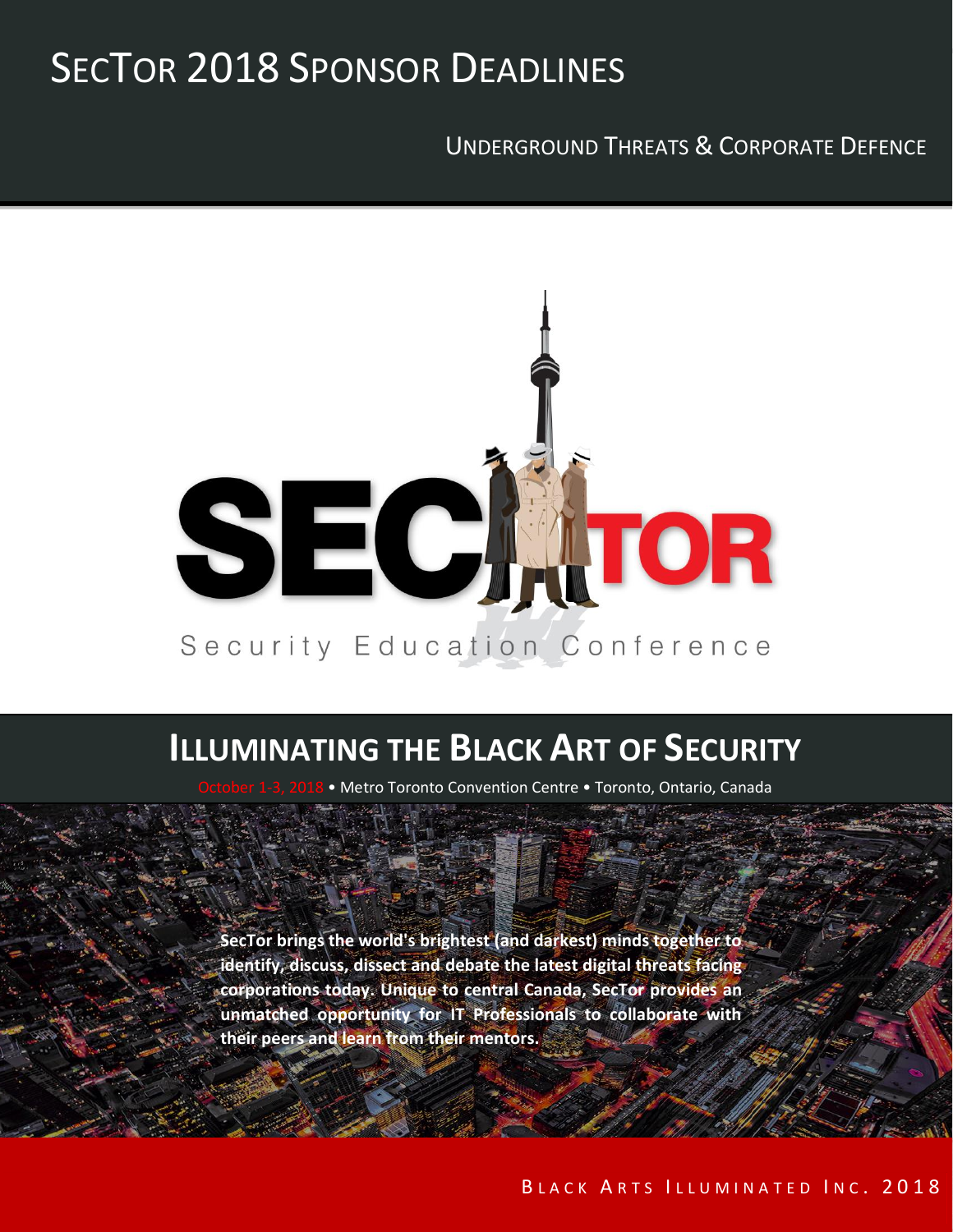| <b>SECTOR SPONSOR DEADLINES</b>                                                                                                                                                                                                                                                                                                                                                                                                                                                                                                                                                                                           |                                                                                            |
|---------------------------------------------------------------------------------------------------------------------------------------------------------------------------------------------------------------------------------------------------------------------------------------------------------------------------------------------------------------------------------------------------------------------------------------------------------------------------------------------------------------------------------------------------------------------------------------------------------------------------|--------------------------------------------------------------------------------------------|
| <b>Action Item</b>                                                                                                                                                                                                                                                                                                                                                                                                                                                                                                                                                                                                        | <b>Deadline</b>                                                                            |
| <b>High Resolution Logo</b>                                                                                                                                                                                                                                                                                                                                                                                                                                                                                                                                                                                               | <b>With Contract</b>                                                                       |
| Provide logo in EPS format to Renu@sector.ca for use on website and printed material. (150dpi min).                                                                                                                                                                                                                                                                                                                                                                                                                                                                                                                       |                                                                                            |
| <b>Company Description</b>                                                                                                                                                                                                                                                                                                                                                                                                                                                                                                                                                                                                | <b>With Contract</b>                                                                       |
| Provide a paragraph about your company for our<br>website sponsor page - email Renu@sector.ca.                                                                                                                                                                                                                                                                                                                                                                                                                                                                                                                            | Gold: 150-word max<br>Silver: 100-word max<br>Bronze: 50-word max<br>Start-up: 50-word max |
| <b>Round One Call for Speakers</b>                                                                                                                                                                                                                                                                                                                                                                                                                                                                                                                                                                                        | April 29, 2018 (Round 1)                                                                   |
| These are submissions toward the Technical, Management, Tools and Security Fundamentals tracks<br>which are outside of any sponsor session included in your package. Any submissions received after<br>midnight April 29 will be reviewed during round two selection process. Absolutely no marketing or<br>product pitches will be selected for these sessions. You can submit more than one speaking session;<br>selection is based on content not the company submitting it. If you qualify for a sponsor session you can<br>still submit papers via our call-for-speakers process: http://www.sector.ca/cfp.          |                                                                                            |
| <b>Round Two Call for Speakers</b>                                                                                                                                                                                                                                                                                                                                                                                                                                                                                                                                                                                        | <b>July 29, 2018 (Round 2)</b>                                                             |
| Same requirements as round one call for papers. Any submissions after midnight July 29 will NOT be<br>reviewed for SecTor 2018.                                                                                                                                                                                                                                                                                                                                                                                                                                                                                           |                                                                                            |
| <b>Sponsor Session Details Due</b>                                                                                                                                                                                                                                                                                                                                                                                                                                                                                                                                                                                        | <b>July 29, 2018</b>                                                                       |
| Gold and Silver level sponsors that have a 30-minute sponsor session included need to complete the<br>sponsor session information document by July 29, 2018. This document includes speaker details, session<br>information and speaker photo for our conference guide, website and marketing.<br>Please note: We cannot guarantee inclusion in our printed guide or marketing if you delay providing<br>your speaker and session content to us. SecTor (Black Arts Illuminated Inc.) reserves the right to fill your<br>session with another speaker should you not submit your material in time for the above deadline. |                                                                                            |
| <b>MTCC Fire Safety Form</b>                                                                                                                                                                                                                                                                                                                                                                                                                                                                                                                                                                                              | September 1, 2018                                                                          |
| The Metro Toronto Convention Centre (MTCC) now requires all exhibitors to complete their Fire Safety<br>Reply form. This form can be downloaded from our promotions page: https://sector.ca/promotions/.<br>Please complete and return to fsr@mtccc.com.                                                                                                                                                                                                                                                                                                                                                                  |                                                                                            |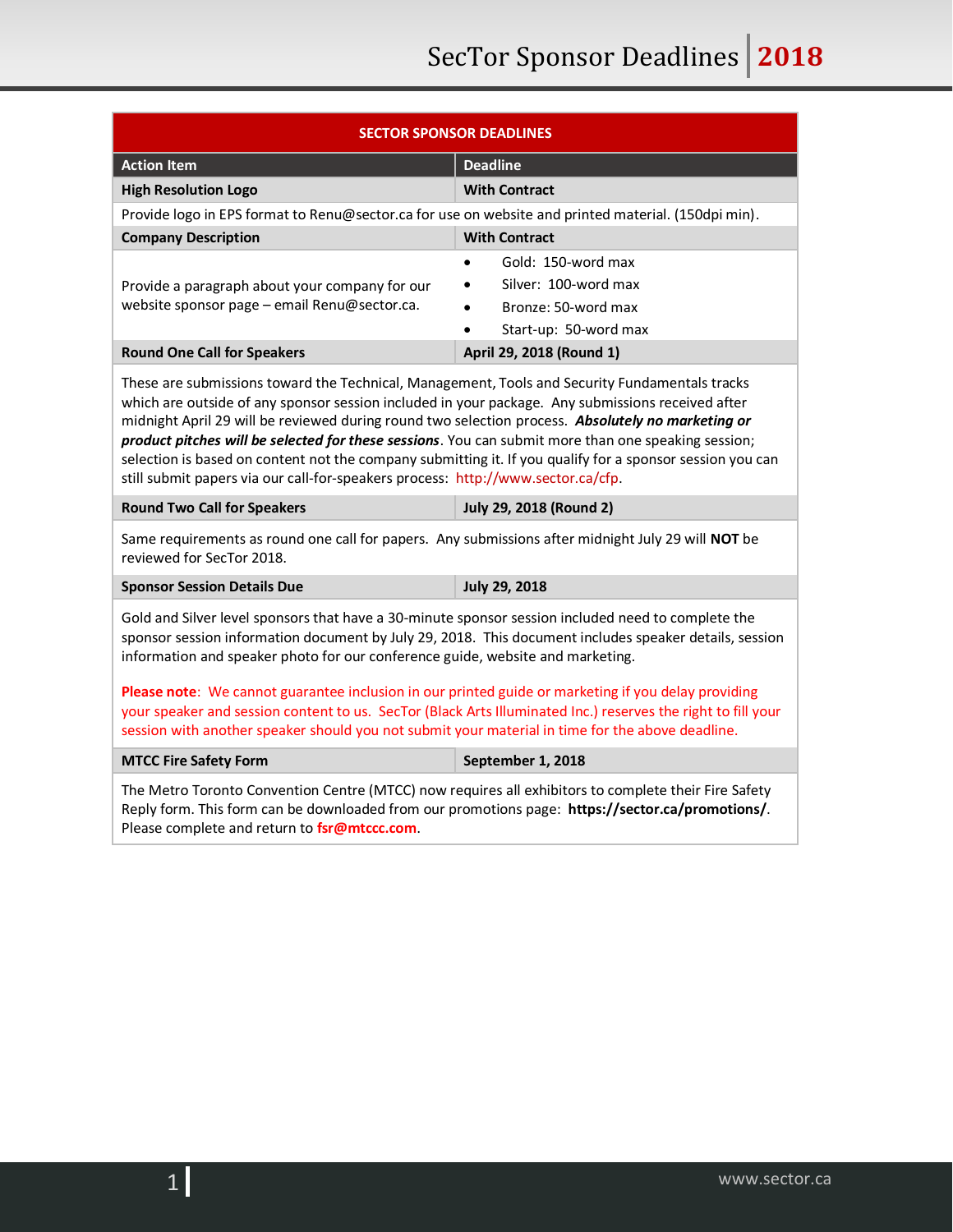| <b>SECTOR SPONSOR DEADLINES CONTINUED</b>                                                                                                                                                                                                                                                                                                                                                                                                                                                                                                                                                                                                                                                                           |                                                                                           |  |
|---------------------------------------------------------------------------------------------------------------------------------------------------------------------------------------------------------------------------------------------------------------------------------------------------------------------------------------------------------------------------------------------------------------------------------------------------------------------------------------------------------------------------------------------------------------------------------------------------------------------------------------------------------------------------------------------------------------------|-------------------------------------------------------------------------------------------|--|
| <b>Action Item</b>                                                                                                                                                                                                                                                                                                                                                                                                                                                                                                                                                                                                                                                                                                  | <b>Deadline</b>                                                                           |  |
| Registering booth and full conference attendees                                                                                                                                                                                                                                                                                                                                                                                                                                                                                                                                                                                                                                                                     | August 31, 2018 for Full conference tickets and<br>September 17, 2018 for Sponsor tickets |  |
| Register all staff and free passes using the sponsor registration form and email to Renu@sector.ca.                                                                                                                                                                                                                                                                                                                                                                                                                                                                                                                                                                                                                 |                                                                                           |  |
| Gold:<br>8 full attendee passes and 8 Sponsor passes                                                                                                                                                                                                                                                                                                                                                                                                                                                                                                                                                                                                                                                                |                                                                                           |  |
| Silver:<br>4 full attendee passes and 4 Sponsor passes                                                                                                                                                                                                                                                                                                                                                                                                                                                                                                                                                                                                                                                              |                                                                                           |  |
| 2 full attendee passes and 2 Sponsor passes<br>Bronze:<br>Start-up: 1 full attendee passes and 2 Sponsor passes                                                                                                                                                                                                                                                                                                                                                                                                                                                                                                                                                                                                     |                                                                                           |  |
|                                                                                                                                                                                                                                                                                                                                                                                                                                                                                                                                                                                                                                                                                                                     |                                                                                           |  |
| Sponsor booth staff with a "sponsor badge" will have access all sponsor sessions, the Tools track Expo<br>activities, lounge and the Networking Reception and Party. Sponsor staff will have access to our Sponsor<br>Room on level 700 (713AB) during the conference. The Sponsor Room is located next to the 700L café<br>and will serve as a quiet space for breaks and meetings. A daily voucher will be provided so lunch can be<br>obtained from the café. Note the voucher can only be used once. The café is open from 8:30am to 4pm.<br>Coffee service will be available in the lounge located outside the Hall G. Additional sponsor badges can<br>be purchased for \$400 plus HST (in Canadian dollars). |                                                                                           |  |
| Full Conference Attendees with an "attendee" badge have access to the Expo Hall, Keynote Hall, all<br>breakout sessions and the Networking Reception and Party.                                                                                                                                                                                                                                                                                                                                                                                                                                                                                                                                                     |                                                                                           |  |
| Expo guests - ("Expo" badge) Sponsors are given a discount code to provide guests with free access to<br>the Expo. The Expo guests will have access only to the Expo, SecTor Theatre, Career Panel and Fair, Tools<br>and sponsor sessions.                                                                                                                                                                                                                                                                                                                                                                                                                                                                         |                                                                                           |  |
| **See the SecTor exhibitor kit for a detailed explanation of each badge type.                                                                                                                                                                                                                                                                                                                                                                                                                                                                                                                                                                                                                                       |                                                                                           |  |
| <b>Breakfast and lunch sponsor content</b>                                                                                                                                                                                                                                                                                                                                                                                                                                                                                                                                                                                                                                                                          | August 31, 2018                                                                           |  |
| Video (MOV, WMV, AVI, DV and MPEG-1/2/4 (including H.264/AVC) are all acceptable formats) or PPT<br>must be provided no later than September 14, 2018 for internal review and approval. Please note if you<br>are providing a video the audio will be muted.                                                                                                                                                                                                                                                                                                                                                                                                                                                        |                                                                                           |  |
| <b>MTCC Fire Safety Form</b>                                                                                                                                                                                                                                                                                                                                                                                                                                                                                                                                                                                                                                                                                        | September 1, 2018                                                                         |  |
| The Metro Toronto Convention Centre (MTCC) now requires all exhibitors to complete their Fire Safety<br>Reply form. This form can be downloaded from our promotions page: https://sector.ca/promotions/.<br>Please complete and return to fsr@mtccc.com.                                                                                                                                                                                                                                                                                                                                                                                                                                                            |                                                                                           |  |
| <b>Additional Wi-Fi</b>                                                                                                                                                                                                                                                                                                                                                                                                                                                                                                                                                                                                                                                                                             | September 14, 2018                                                                        |  |
| Your booth package comes with Wi-Fi limited to 2 devices. We have negotiated a rate of \$150 plus HST<br>for Wi-Fi (2 devices) that can be purchased by emailing renu@blackarts.ca or you can purchase Wired<br>Internet through the MTCC, see https://sector.ca/promotions/ for applicable forms.                                                                                                                                                                                                                                                                                                                                                                                                                  |                                                                                           |  |
| <b>Additional Scanners</b>                                                                                                                                                                                                                                                                                                                                                                                                                                                                                                                                                                                                                                                                                          | September 14, 2018                                                                        |  |
| Gold sponsors have 2 scanners included in their package, all other booth levels have one scanner<br>included. You can rent additional scanners for \$400 plus HST. We cannot guarantee additional scanners<br>availability after the September 14th deadline.                                                                                                                                                                                                                                                                                                                                                                                                                                                       |                                                                                           |  |
| <b>BAG INSERTS</b>                                                                                                                                                                                                                                                                                                                                                                                                                                                                                                                                                                                                                                                                                                  | September 14, 2018                                                                        |  |
| Bag inclusions should be something functional (not<br>100% printed matter) and are subject to<br>management approval. Shipping requirements will<br>be forwarded if approved.                                                                                                                                                                                                                                                                                                                                                                                                                                                                                                                                       | Gold – 1 item                                                                             |  |
|                                                                                                                                                                                                                                                                                                                                                                                                                                                                                                                                                                                                                                                                                                                     | Silver $-1$ item                                                                          |  |
|                                                                                                                                                                                                                                                                                                                                                                                                                                                                                                                                                                                                                                                                                                                     | Bronze $-1$ item                                                                          |  |
|                                                                                                                                                                                                                                                                                                                                                                                                                                                                                                                                                                                                                                                                                                                     | Startup – $N/A$                                                                           |  |